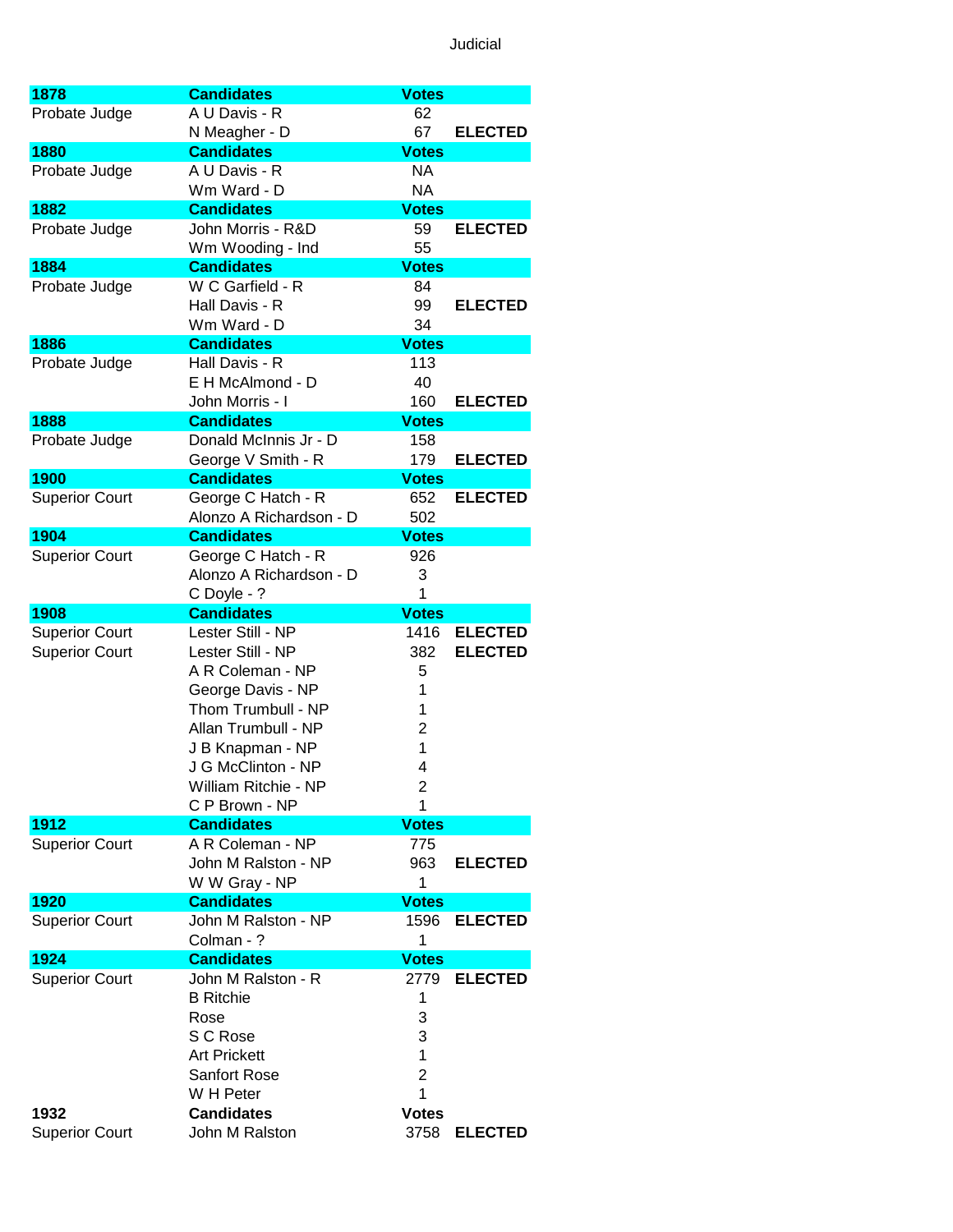Gary Velie

| 1940                  | <b>Candidates</b>          | <b>Votes</b>   |                        |
|-----------------------|----------------------------|----------------|------------------------|
|                       |                            |                |                        |
| <b>Superior Court</b> | Ralph Smyth                | 5039           |                        |
|                       | <b>William Conniff</b>     | 3109           |                        |
| 1948                  | <b>Candidates</b>          | <b>Votes</b>   |                        |
| <b>Superior Court</b> | Max Church                 | 5357           | <b>ELECTED</b>         |
|                       | Dana Harper                | 3284           |                        |
| 1952                  | <b>Candidates</b>          | <b>Votes</b>   |                        |
| <b>Superior Court</b> | Max Church                 | 8409           |                        |
|                       | William J Conniff          | 7              |                        |
|                       | John Wilson                | 4              |                        |
|                       | Dana Harper                | 4              |                        |
| 1956                  | <b>Candidates</b>          | <b>Votes</b>   |                        |
| <b>Superior Court</b> | Max Church                 | 8878           | <b>ELECTED</b>         |
|                       | <b>Stanley Taylor</b>      | 29             |                        |
|                       |                            |                |                        |
|                       | Dana Harper                | 7              |                        |
|                       | E O Forest                 | 3              |                        |
|                       | John Wilson                | 5              |                        |
|                       | Nathan Richardson          | 1              |                        |
|                       | John Trumbull              | 2              |                        |
|                       | <b>Bill Conniff</b>        | 1              |                        |
|                       | <b>Andrew Severens?</b>    | 1              |                        |
|                       | Joe Johnston               | 3              |                        |
|                       | <b>Margorie Forest</b>     | 1              |                        |
|                       | Lee Reynolds               | 1              |                        |
|                       | <b>Frank Platt</b>         | $\overline{2}$ |                        |
| 1960                  | <b>Candidates</b>          | <b>Votes</b>   |                        |
| <b>Superior Court</b> | Max Church                 | 9042           | <b>ELECTED</b>         |
|                       |                            | 50             |                        |
|                       | <b>Holmer Medley Grady</b> |                |                        |
|                       | <b>William Coniff</b>      | $\overline{2}$ |                        |
|                       | <b>Howard Doherty</b>      | 1              |                        |
|                       | G B Chamberlin             | 1              |                        |
|                       | John Trumbell              | 1              |                        |
|                       | <b>Stanley Taylor</b>      | 2              |                        |
|                       | Dana Harper                | 3              |                        |
| 1964                  | <b>Candidates</b>          | <b>Votes</b>   |                        |
| <b>Superior Court</b> | Joseph H Johnston          | 8612           | <b>ELECTED</b>         |
| 1966                  | <b>Candidates</b>          | <b>Votes</b>   |                        |
| <b>Superior Court</b> | Lee J Reynolds             | 7445           | <b>ELECTED</b>         |
| 1968                  | <b>Candidates</b>          | <b>Votes</b>   |                        |
| <b>Superior Court</b> | Joseph H Johnston          | 8153           | <b>ELECTED</b>         |
| 1972                  | <b>Candidates</b>          | <b>Votes</b>   |                        |
| <b>Superior Court</b> | G B Chamberlin             | 6208           | <b>ELECTED</b>         |
|                       |                            |                |                        |
|                       | Lee J Reynolds - NP        | 5149           |                        |
| 1974                  | <b>Candidates</b>          | <b>Votes</b>   |                        |
| <b>Superior Court</b> | Tyler C Moffett - NP       | 8555           | <b>ELECTED</b>         |
| <b>Justice Court</b>  | Lee J Reynolds - NP        | 8822           | <b>ELECTED</b>         |
| 1976                  | <b>Candidates</b>          | <b>Votes</b>   |                        |
| Superior Ct. - Pos. 1 | G B Chamberlin - NP        |                | 13158 ELECTED          |
| Superior Ct. - Pos. 2 | Tyler Moffett - NP         | 11701          | <b>ELECTED</b>         |
| 1978                  | <b>Candidates</b>          | <b>Votes</b>   |                        |
| <b>District Court</b> | <b>Richard A Headrick</b>  | 7825           | <b>ELECTED</b>         |
|                       | Walter T Greenaway         | 3580           |                        |
|                       |                            |                |                        |
| 1980                  | <b>Candidates</b>          | <b>Votes</b>   |                        |
|                       |                            |                |                        |
| Superior Ct. - Pos. 1 | Gerald B Chamberlin        |                | 14381 ELECTED 10/28/83 |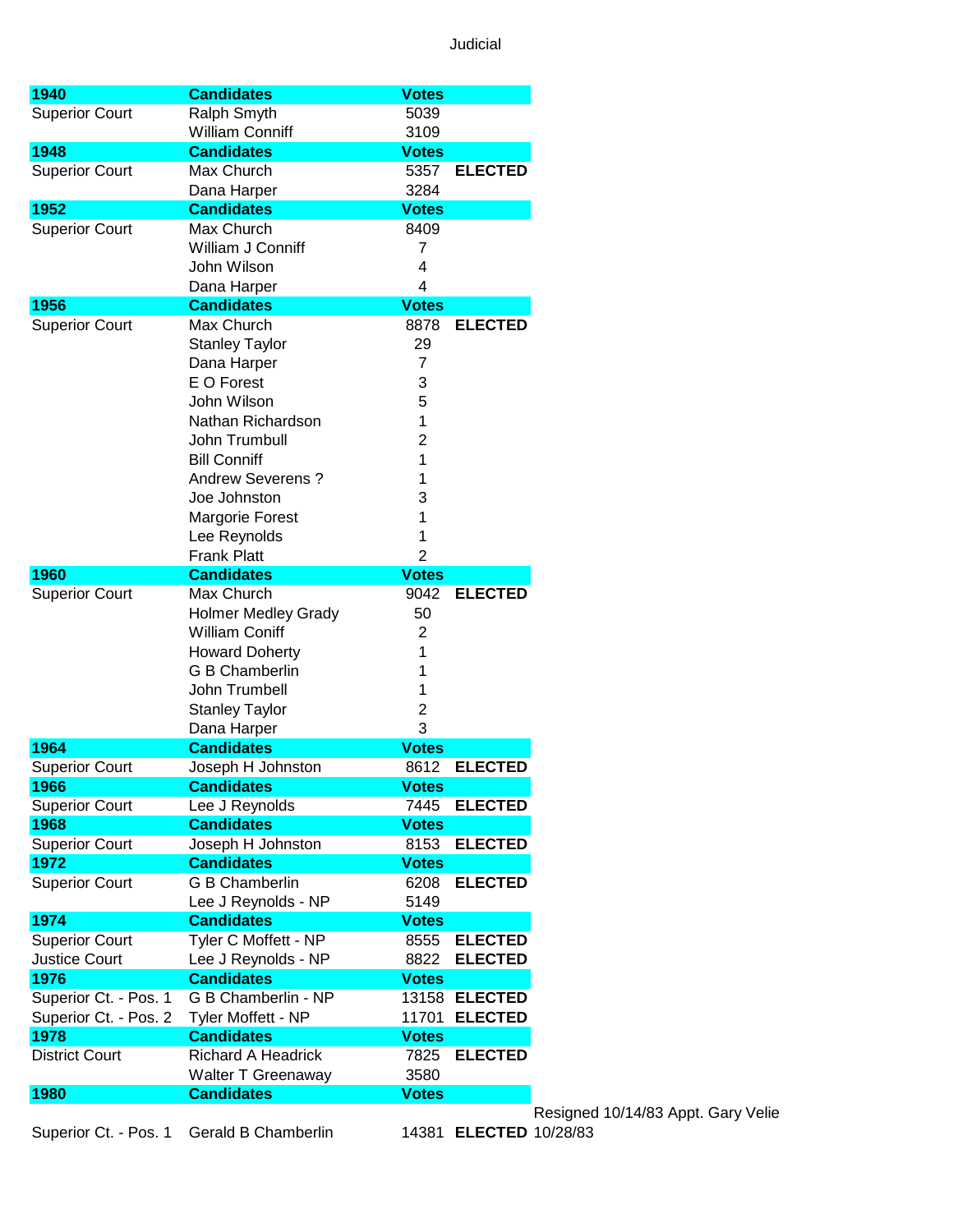|                        |                            |              |                      | Died 12/30/81 Appt. Grant S Meiner         |
|------------------------|----------------------------|--------------|----------------------|--------------------------------------------|
| Superior Ct. - Pos. 2  | Tyler C Moffett            |              | 13144 ELECTED 2/8/82 |                                            |
| 1982                   | <b>Candidates</b>          | <b>Votes</b> |                      |                                            |
| Superior Ct. - Pos. 2  | <b>Grant S Meiner - NP</b> |              | 12481 ELECTED        |                                            |
| District Ct. Judge - 1 | Richard A Headrick - NP    |              | 10849 ELECTED        |                                            |
| District Ct. Judge - 2 | Susan J Owens - NP         |              | 1724 ELECTED         |                                            |
| 1984                   | <b>Candidates</b>          | <b>Votes</b> |                      |                                            |
| Superior Ct. - Pos. 1  | Gary W Velie - NP          |              | 13552 ELECTED        |                                            |
| Superior Ct. - Pos. 2  | <b>Grant S Meiner - NP</b> |              | 14597 ELECTED        |                                            |
| 1986                   | <b>Candidates</b>          | <b>Votes</b> |                      |                                            |
| District Ct. Judge - 1 | Richard A Headrick - NP    |              | 10965 ELECTED        |                                            |
| 1988                   | <b>Candidates</b>          | <b>Votes</b> |                      |                                            |
| Superior Ct. - Pos. 1  | John F Hayden              | 3661         |                      |                                            |
|                        | Gary W Velie - NP          | 8801         | <b>ELECTED</b>       |                                            |
| Superior Ct. - Pos. 2  | <b>Grant S Meiner - NP</b> |              | 16397 ELECTED        |                                            |
| 1990                   | <b>Candidates</b>          | <b>Votes</b> |                      |                                            |
| District Ct. Judge - 1 | Richard A Headrick         |              | 11263 ELECTED        |                                            |
| District Ct. Judge - 2 | Susan J Owens - NP         | 1468         | <b>ELECTED</b>       |                                            |
|                        | Kevin McConnell            | 969          |                      |                                            |
| 1992                   | <b>Candidates</b>          | <b>Votes</b> |                      |                                            |
| Superior Ct. - Pos. 1  | Gary W Velie - NP          | 7039         |                      |                                            |
|                        | Ken Williams - NP          | 9176         | <b>ELECTED</b>       |                                            |
| Superior Ct. - Pos. 2  | <b>Grant S Meiner - NP</b> | 12089        |                      |                                            |
|                        | George L Wood - NP         |              | 15072 ELECTED        |                                            |
| 1994                   | <b>Candidates</b>          | <b>Votes</b> |                      |                                            |
| District Ct. Judge - 1 | Deborah S Kelly - NP       | 10007        |                      |                                            |
|                        | John H Doherty - NP        |              | 10316 ELECTED        |                                            |
| District Ct. Judge - 2 | Susan J Owens - NP         | 1741         | <b>ELECTED</b>       |                                            |
| 1996                   | <b>Candidates</b>          | <b>Votes</b> |                      |                                            |
| Superior Ct. - Pos. 1  | Ken Williams - NP          |              | 12611 ELECTED        |                                            |
|                        | Dan Clem - NP              | 5414         |                      |                                            |
| Superior Ct. - Pos. 2  | George L Wood - NP         |              | 20438 ELECTED        |                                            |
| 1998                   | <b>Candidates</b>          | <b>Votes</b> |                      |                                            |
| District Ct. Judge - 1 | John H Doherty - NP        |              | 15114 ELECTED        |                                            |
| District Ct. Judge - 2 | Susan J Owens - NP         | 1701         |                      | <b>ELECTED</b> Elected to Supreme Ct. 2000 |
| 2000                   | <b>Candidates</b>          | <b>Votes</b> |                      |                                            |
| Superior Ct. - Pos. 1  | Ken Williams - NP          |              | 19624 ELECTED        |                                            |
| Superior Ct. - Pos. 2  | George L Wood - NP         |              | 19608 ELECTED        |                                            |
| 2001                   | <b>Candidates</b>          | <b>Votes</b> |                      |                                            |
| District Ct. Judge - 2 | Erik Rohrer - NP           |              | APPT. JAN. 2001      |                                            |
| 2002                   | <b>Candidates</b>          | <b>Votes</b> |                      |                                            |
| District Ct. Judge - 1 | John H Doherty - NP        | 10822        |                      |                                            |
|                        | Rick Porter - NP           |              | 11709 ELECTED        |                                            |
| District Ct. Judge - 2 | Erik Rohrer - NP           | 1502         | <b>ELECTED</b>       |                                            |
| 2004                   | <b>Candidates</b>          | <b>Votes</b> |                      |                                            |
| Superior Ct. - Pos. 1  | Ken Williams - NP          |              | 21033 ELECTED        |                                            |
| Superior Ct. - Pos. 2  | George L Wood - NP         |              | 21269 ELECTED        |                                            |
| 2006                   | <b>Candidates</b>          | <b>Votes</b> |                      |                                            |
| District Ct. Judge - 1 | Rick Porter - NP           |              | 17762 ELECTED        |                                            |
| District Ct. Judge - 2 | Erik Rohrer - NP           | 1726         | <b>ELECTED</b>       |                                            |
| 2007                   | <b>Candidates</b>          | <b>Votes</b> |                      |                                            |
| Superior Ct. - Pos. 3  | Brooke Taylor - NP         |              |                      | 17194 ELECTED Newly Created Pos.           |
|                        |                            |              |                      |                                            |